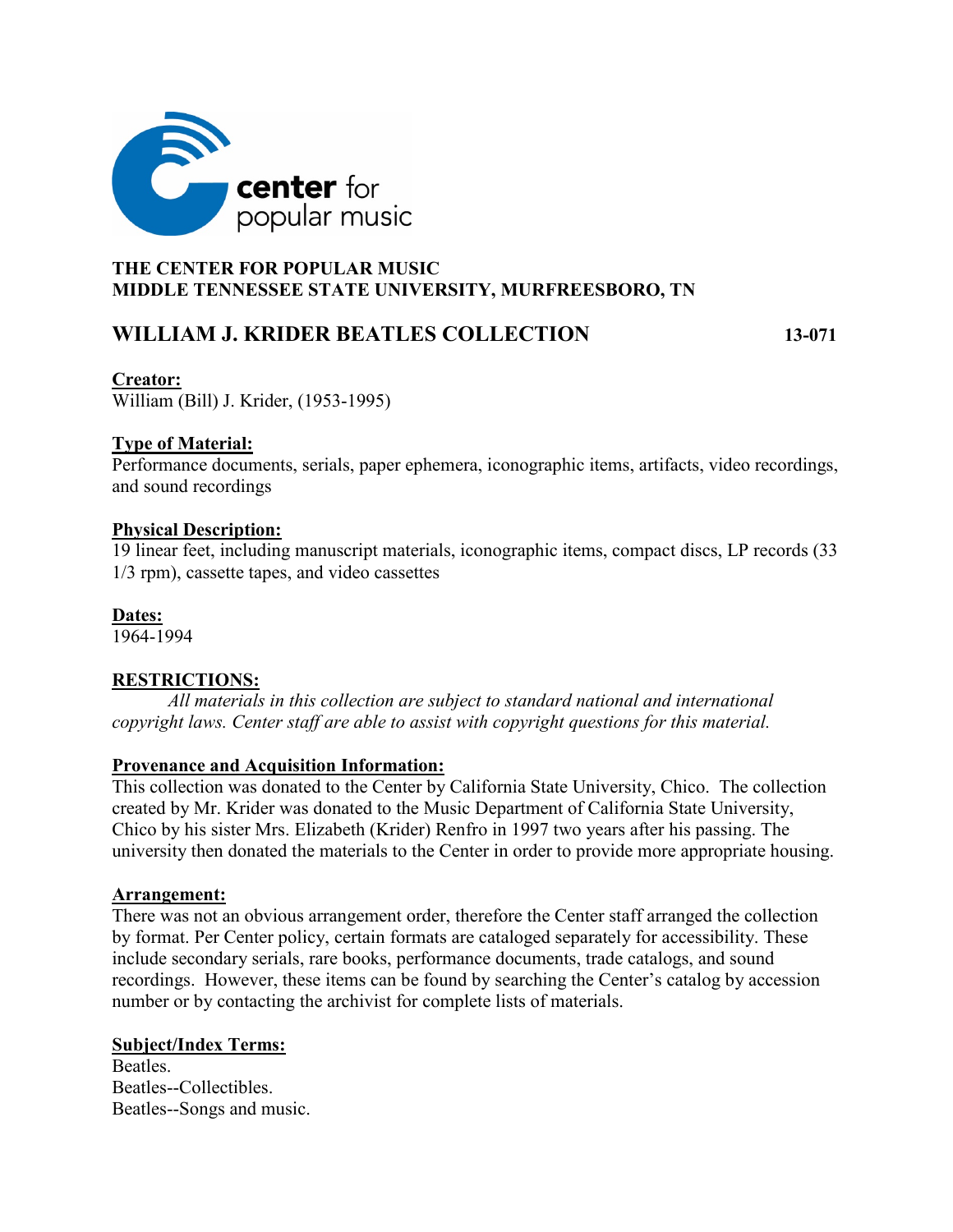Beatles--Performances. Harrison, George, 1943-2001 Lennon, John, 1940-1980. McCartney, Paul. Starr, Ringo. Music--Collectors and collecting Music--England--20th century.

#### **Agency History/Biographical Sketch:**

Mr. Krider was the director of Indochinese Housing Development Corporation (IHDC) in San Francisco for ten years. There he taught English classes and job training to refugees, as well as fulfilling any duties that were needed to help those in the housing. His global culture interests were strengthened through his travel around the world. This interest can be seen in his passion for the Beatles and their music's global reach. The following was prepared by Mr. Krider's sister, Mrs. Elizabeth (Krider) Renfro, about him and his collection: "William (Bill) Krider saw the Beatles on the Ed Sullivan Show when he was 10 years old and spent a lifetime believing the Beatles were foundational in the development of not only music but also popular culture in the mid-20th century. When he died in 1995, his extensive collection of Beatles recorded and printed materials and memorabilia was donated by his sister to Bill's alma mater, California State University, Chico, which in turn donated the collection to the Center for Popular Music. I know Bill would be proud to see his collection made available to students who have the kind of passion for music that he had."

#### **Scope and Content:**

Materials were collected by William Krider as a result of his own passion for the Beatles. The manuscript material section of the collection is divided into 9 boxes and consists of audio tapes, papers, photographs, and artifacts. Also included in the collection are trade catalogs, serials, performance documents, iconographic items, and commercial video and sound recordings related to the subject of the Beatles.

| Box # Folder #      | Description                   |
|---------------------|-------------------------------|
| Box 1               | <b>Manuscript Materials</b>   |
| Folder 1            | Manuscript material – general |
| Folder 2            | Krider's audio/video lists    |
| Folder <sub>3</sub> | Beatles ballet                |
| Folder <sub>4</sub> | Promotional materials         |
| Folder 5            | Tickets (27)                  |
| Box 2               | <b>Artifact Materials</b>     |
| $Box\ 3$            | <b>Manuscript Cassettes</b>   |
| Box 4               | <b>Manuscript Cassettes</b>   |
| Box 5               | <b>Manuscript VHS</b>         |
| Box 6               | <b>Manuscript VHS</b>         |
| Box 7               | <b>Manuscript VHS</b>         |
| Box 8               | <b>Manuscript VHS</b>         |
| Box 9               | <b>Manuscript VHS</b>         |

#### **Collection Contents (Folder/Box List):**